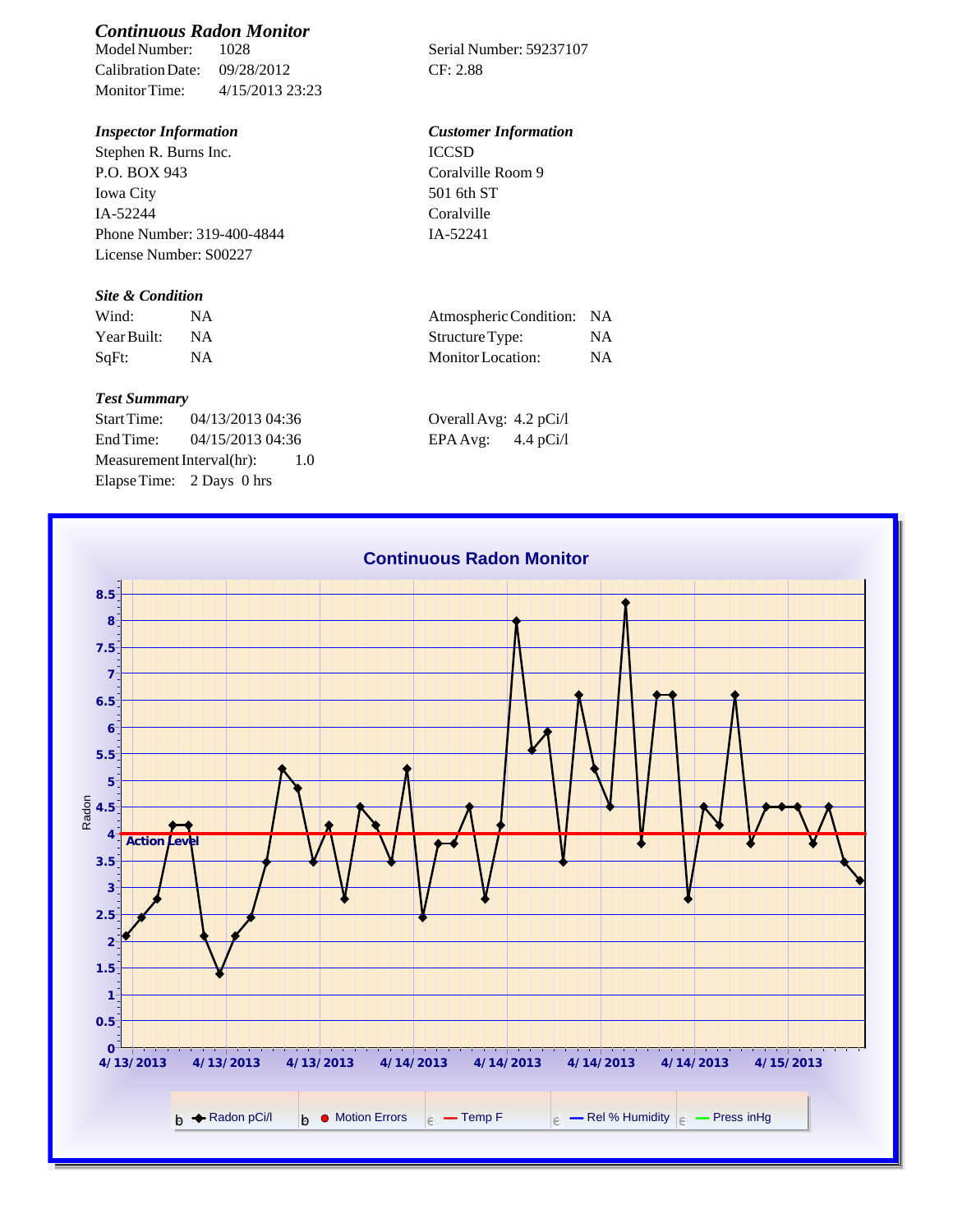| ******* | *******<br>04/13/2013 |              |
|---------|-----------------------|--------------|
| Time    | Counts                | <b>Flags</b> |
|         | pCi/l                 |              |
| 05:36   | 2.1                   |              |
| 06:36   | 2.4                   |              |
| 07:36   | 2.8                   |              |
| 08:36   | 4.2                   |              |
| 09:36   | 4.2                   |              |
| 10:36   | 2.1                   |              |
| 11:36   | 1.4                   |              |
| 12:36   | 2.1                   |              |
| 13:36   | 2.4                   |              |
| 14:36   | 3.5                   |              |
| 15:36   | 5.2                   |              |
| 16:36   | 4.9                   |              |
| 17:36   | 3.5                   |              |
| 18:36   | 4.2                   |              |
| 19:36   | 2.8                   |              |
| 20:36   | 4.5                   |              |
| 21:36   | 4.2                   |              |
| 22:36   | 3.5                   |              |
| 23:36   | 5.2                   |              |

| *******     | 04/14/2013 | *******      |  |
|-------------|------------|--------------|--|
| <b>Time</b> | Counts     | <b>Flags</b> |  |
|             | pCi/l      |              |  |
| 00:36       | 2.4        |              |  |
| 01:36       | 3.8        |              |  |
| 02:36       | 3.8        |              |  |
| 03:36       | 4.5        |              |  |
| 04:36       | 2.8        |              |  |
| 05:36       | 4.2        |              |  |
| 06:36       | 8.0        |              |  |
| 07:36       | 5.6        |              |  |
| 08:36       | 5.9        |              |  |
| 09:36       | 3.5        |              |  |
| 10:36       | 6.6        |              |  |
| 11:36       | 5.2        |              |  |
| 12:36       | 4.5        |              |  |
| 13:36       | 8.3        |              |  |
| 14:36       | 3.8        |              |  |
| 15:36       | 6.6        |              |  |
| 16:36       | 6.6        |              |  |
| 17:36       | 2.8        |              |  |
| 18:36       | 4.5        |              |  |
| 19:36       | 4.2        |              |  |
| 20:36       | 6.6        |              |  |
| 21:36       | 3.8        |              |  |
| 22:36       | 4.5        |              |  |